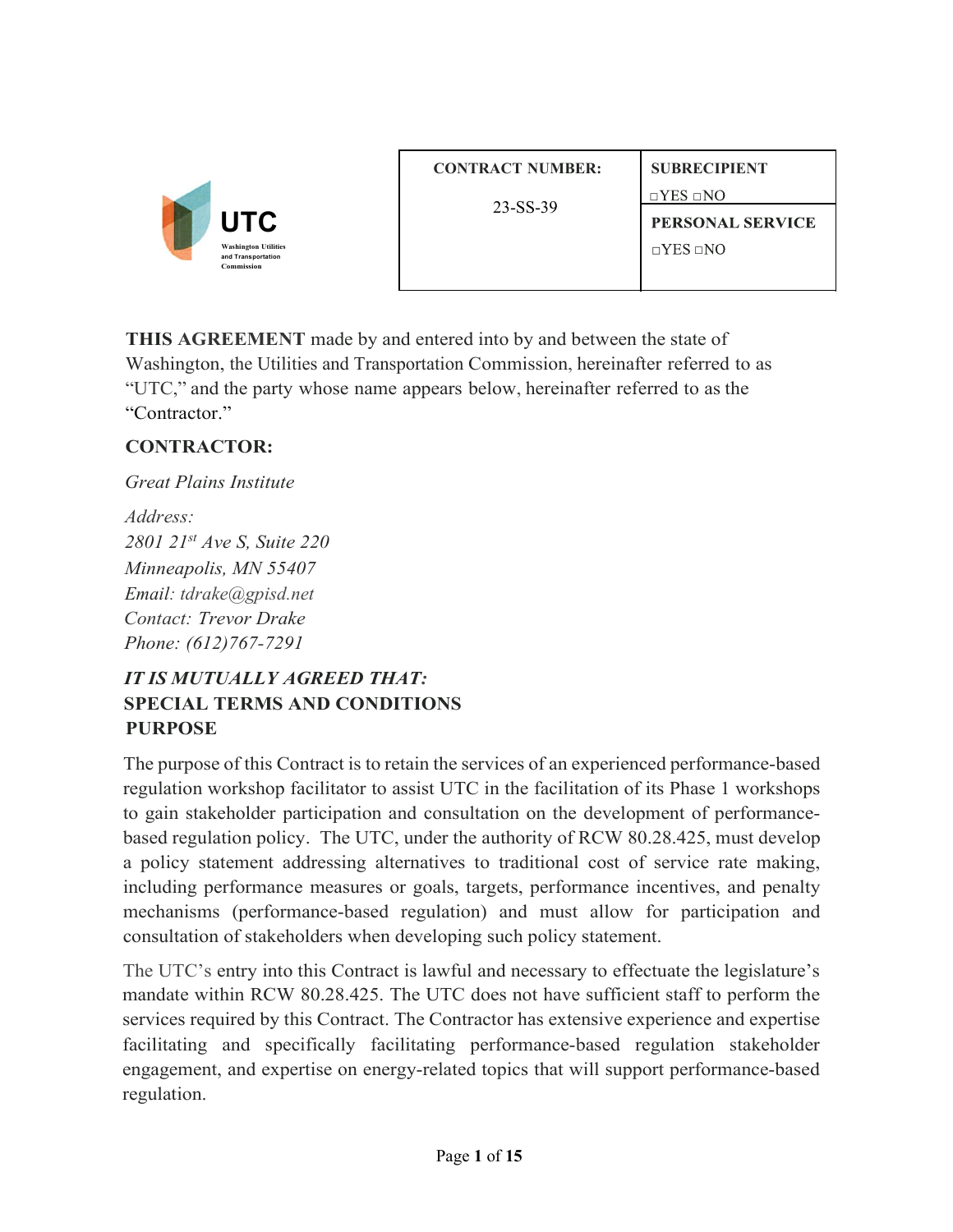## **SCOPE OF WORK**

The Contractor shall provide the following services, and otherwise do things reasonably necessary for or incidental to the performance of work required herein, to support the UTC's required policy stakeholder engagement. Under this contract the Contractor will be providing the following necessary, key, and vital services to aid the UTC by facilitating stakeholder workshops:

- Meet regularly with UTC policy staff and the Regulatory Assistance Project (project partner) to advise on the overall stakeholder engagement process for the PBR proceeding.
- Review project background materials to be able to facilitate meetings knowledgeably, given the unique context for considering performance-based regulation in Washington.
- Assist with developing stakeholder workshop agendas that align to the overall process already developed by the Commission, including overall workshop goals, key questions to be discussed, and formats within the workshop to achieve the goals and address the key questions (*e.g.*, presentation sessions to build understanding, Q&A and discussion sessions, small group breakouts, etc.).
- Review stakeholder written comments to inform the development of stakeholder workshops and identify topics and issues for discussions in meetings.
- Facilitate stakeholder workshops, acting in a third party, neutral capacity and ensuring that all stakeholders have an equal and fair opportunity to provide input.
- Workshops will be held virtually to expand participation and reduce costs.
- Assist the UTC and project partner with identifying and recruiting perspectives that may be missing from the proceeding to ensure that the UTC is hearing from a broad mix of stakeholders.
- Record stakeholder workshop meeting notes and provide meeting notes to the UTC.
- OPTIONAL: Develop written summaries following each stakeholder workshop that summarize key themes, areas of consensus, areas of disagreement (and the different perspectives on those issues), and opportunities for further discussion or research.

### **Deliverables:**

The Contractor, in cooperation with the UTC, will assist in providing these deliverables:

- Workshop agenda and discussion questions,
- Develop workshop discussion formats and facilitate workshops, and
- Provide facilitated workshops notes which includes stakeholders' discussion and feedback.

Exhibit A contains the General Terms and Conditions governing work to be performed under this contract, the nature of the working relationship between UTC and the CONTRACTOR, and specific obligations of both parties.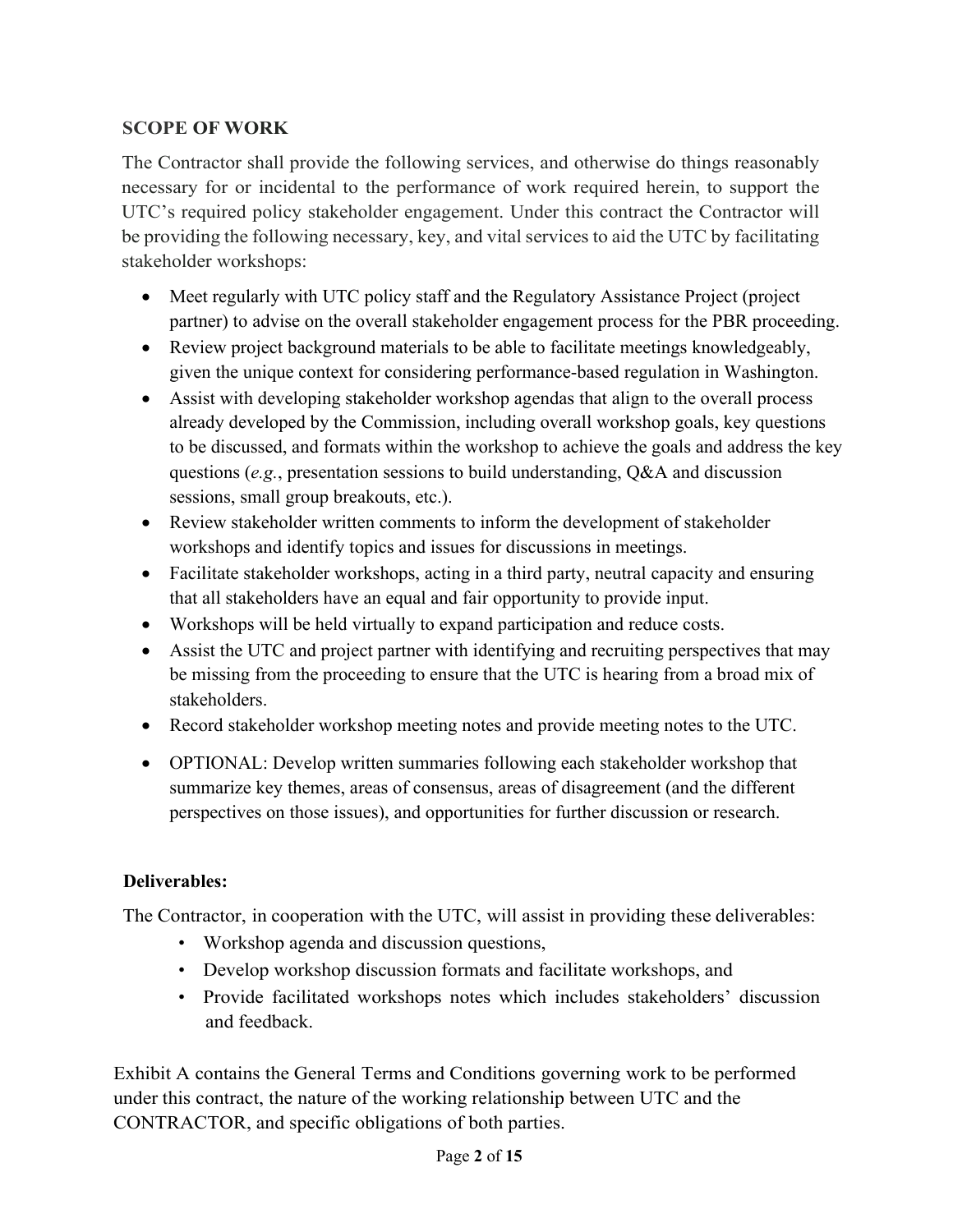#### **PERIOD OF PERFORMANCE**

Subject to other contract provisions, the period of performance under this contract will be from the date the contract is approved by the Department of Enterprise Services, or date of fully executed contract, whichever is later to March 31, 2023.

| <b>Timeline</b>                    | <b>Start Date</b> | <b>End Date</b> | <b>Notes</b>           |
|------------------------------------|-------------------|-----------------|------------------------|
| Workshop 1: Process Kickoff        | 4/1/2022          | 4/31/2022       | Meeting is $4/19/2022$ |
| Comment period 2: Goals, Outcomes, | 4/15/2022         | 6/15/2022       | Estimated              |
| and Metric Principles              |                   |                 |                        |
| Workshop 2: Discussion of Goals,   | 6/15/2022         | 7/31/2022       | Meeting is $7/25/2022$ |
| Outcomes, and Metric Principles    |                   |                 |                        |
| <b>Comment period 3: Metrics</b>   | 8/15/2022         | 10/15/2022      | Estimated              |
| <b>Workshop 3: Discuss Metrics</b> | 10/15/2022        | 11/30/2022      | Meeting is 11/7/2022   |
| <b>Policy statement</b>            | 3/1/2023          | 3/31/2023       | Exact date TBD         |

The following is the anticipated timeline of work:

#### **COMPENSATION AND PAYMENT**

The UTC shall pay up to \$49,000 for the performance of tasks necessary for or incidental to the performance of these Contractor provided workshop facilitation services and an additional \$20,000 for the optional service of written summaries following each stakeholder workshop that summarize key themes, areas of consensus, areas of disagreement, and opportunities for further discussion or research. Total compensation for this contract is estimated to be Sixtynine thousand dollars (\$69,000). CONTRACTOR'S compensation for services rendered shall be based on the following rates or in accordance with the following terms:

The Contractor's compensation for services rendered shall be based on the following estimated budgeted breakdowns:

| <b>ITEM</b>                                                       | <b>BUDGET</b> |
|-------------------------------------------------------------------|---------------|
| Regular check-ins w/ UTC (bi-weekly for 13 months)                | \$9,000       |
| Process on-boarding (review documents)                            | \$5,000       |
| Review written comments (2 comment periods)                       | \$9,000       |
| Workshop agenda development (3 workshops)                         | \$7,000       |
| Stakeholder workshop (full day)                                   | \$13,000      |
| Project management (per month)                                    | \$6,000       |
| <b>TOTAL</b>                                                      | \$49,000      |
| Optional adder: Travel $\&$ lodging costs per person, per meeting | \$1,800       |
| Optional adder: Workshop summaries (3 workshops)                  | \$20,000      |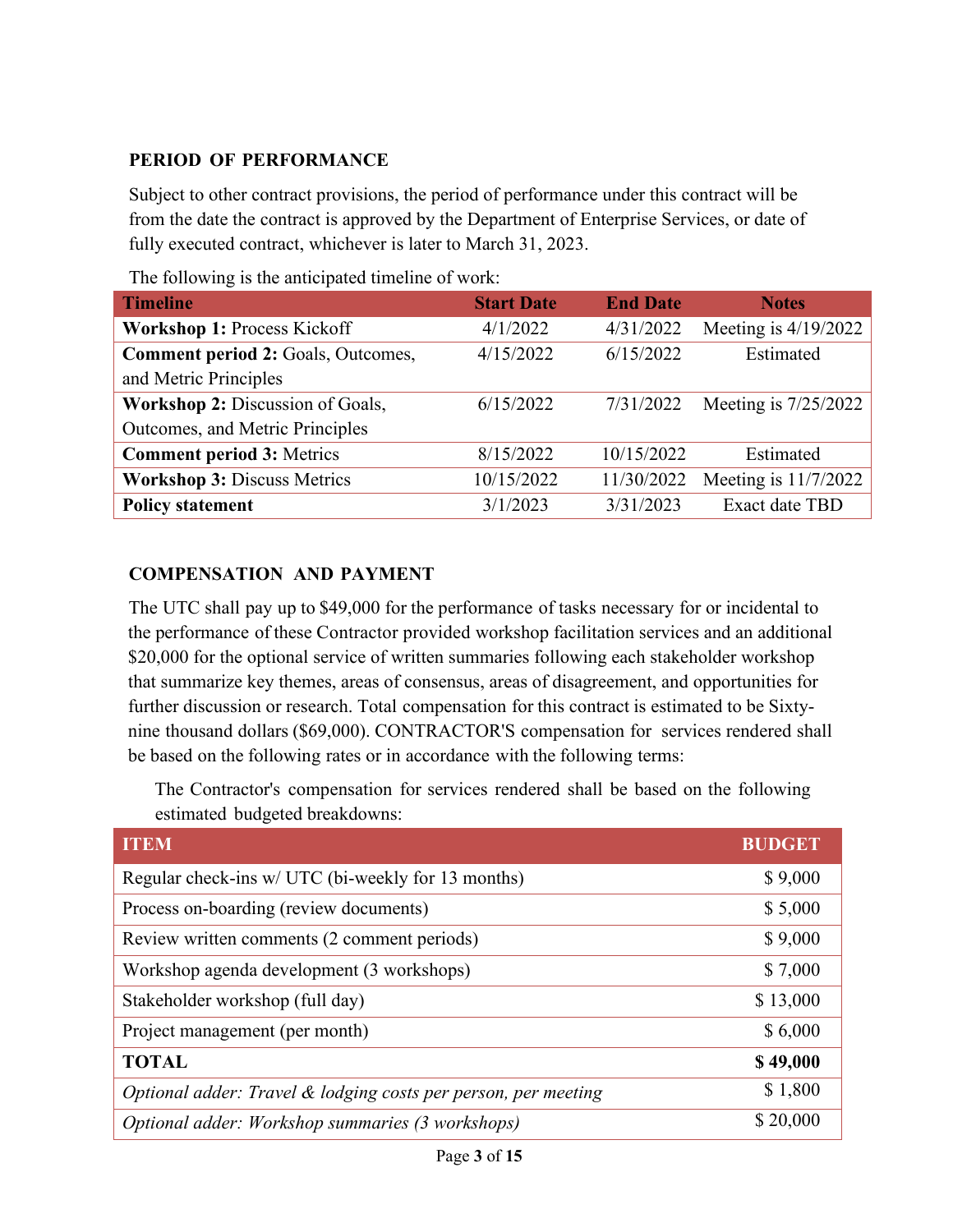The Contractor shall receive reimbursement for travel related to in-person workshops, however; these workshops are planned to be held virtual in order to maximize stakeholder participation. If workshops are help in-person and requires the Contractor to be in-person then maximum amount to be paid to the Contractor for authorized travel expenses shall not exceed \$1,800 per person, per meeting**.**

Such expenses may include but are not limited to: internet services, airfare (economy or coach class only), other transportation expenses, and lodging and subsistence necessary during periods of required travel.

The Contractor shall receive compensation for travel expenses at the State travel reimbursement rates in effect on the date the Contractor incurred the expense. To receive reimbursement, the Contractor must provide a detailed breakdown of authorized expenses, identifying what was expended and when. Receipts must be attached to the invoices for reimbursement for all expenses except meals and mileage. Travel and other expenses identified in this section must be related to work directly performed under this Contract.

#### **BILLING PROCEDURES**

The UTC will pay CONTRACTOR, upon receipt of a properly completed invoice,which shall be submitted to the Contract Manager. The invoice shall describe and document to UTC's satisfaction a description of the work performed and associated fees. If expenses are invoiced, provide a detailed breakdown of each type. A receipt must accompany any single expense in order to receive reimbursement.

Payment shall be considered timely if made by the UTC within thirty (30) days after receipt of a properly completed invoice. Payment shall be sent to the address designated by the CONTRACTOR.

The UTC may, in its sole discretion, terminate the contract or withhold payments claimed by the CONTRACTOR for services rendered if the CONTRACTOR fails to satisfactorily comply with any termorcondition of this contract.

The UTC shall make no payments in advance or in anticipation of services or travel to be provided under this contract.

### **CONTRACT MANAGEMENT**

The Contract Manager for each of the parties shall be the contact person for all communications andbillings regarding the performance of this Contract.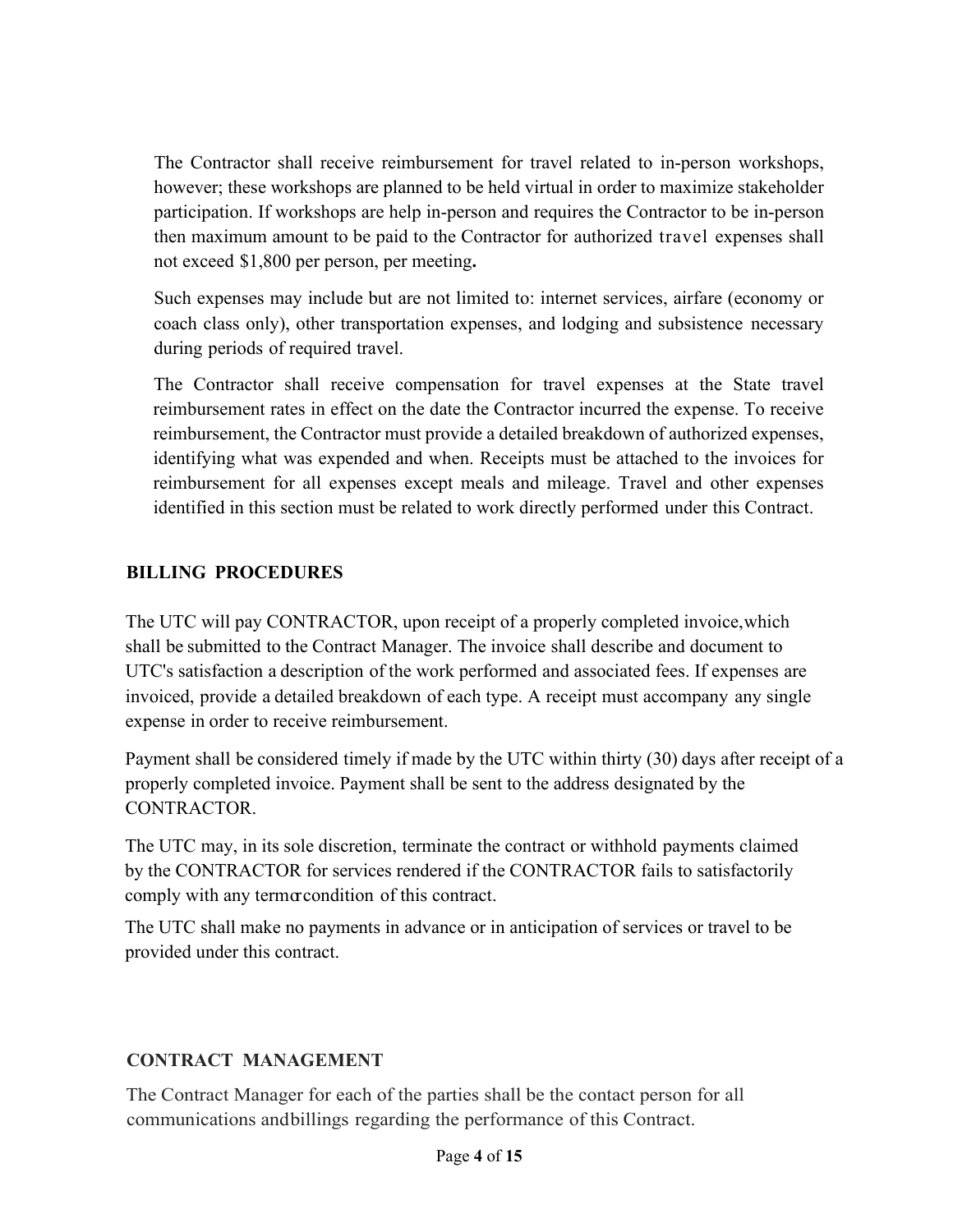| <b>UTC Contract Manager:</b>       | <b>Great Plains Institute Contract</b> |
|------------------------------------|----------------------------------------|
|                                    | <b>Manager:</b>                        |
| Melissa Cheesman                   | <b>Trevor Drake</b>                    |
| PO Box 47250                       | 2801 21st Ave S, Suite 220             |
| Olympia, WA 98504-7250             | Minneapolis, MN 55407                  |
| $(360)$ 489-5270                   | $(612)767 - 7291$                      |
| melissa.cheesman@utc.wa.gov        | tdrake@gpisd.net                       |
| <b>UTC Contract Administrator:</b> | <b>Great Plains Institute Contract</b> |
|                                    | <b>Administrator:</b>                  |
| Amy Andrews                        | Alissa Bemis                           |
| PO Box 47250                       | 2801 21st Ave S, Suite 220             |
| Olympia, WA 98504-7250             | Minneapolis, MN 55407                  |
| $(360) 664 - 1228$                 | $(612)278 - 7175$                      |
| Amy.Andrews@utc.wa.gov             | abemis@gpisd.net                       |

### **INSURANCE**

The CONTRACTOR shall provide insurance coverage as set out in this section. The intent of the required insurance is to protect the State should there be any claims, suits, actions, costs, damages or expenses arising from any negligent or intentional act or omission of the CONTRACTOR or subcontractor, or agents of either, while performing under the terms of this contract.

The CONTRACTOR shall provide insurance coverage that shall be maintained in full force and effect during the term of this Contract, as follows:

1. Commercial General Liability Insurance Policy. Provide a Commercial General Liability Insurance Policy, including contractual liability, in adequate quantity to protect against legal liability arising out of contract activity but no less than \$250,000. Additionally, the CONTRACTOR is responsible for ensuring that any subcontractors provide adequate insurance coverage for the activities arising out of subcontracts.

2. Automobile Liability. In the event that services delivered pursuant to this contract involve the useof vehicles, either owned or unowned by the CONTRACTOR, automobile liability insurance shall be required. The minimum limit for automobile liability is: \$200,000 per occurrence, using a Combined Single Limit for bodily injury and property damage.

3. The insurance required shall be issued by an insurance company/ies authorized to do business within the State of Washington, and shall include the State of Washington, its agents and employees as additional insureds under the insurance policy/ies. All policies shall be primary to any other valid and collectable insurance. CONTRACTOR shall instruct the insurers to give the UTC 30 days advance notice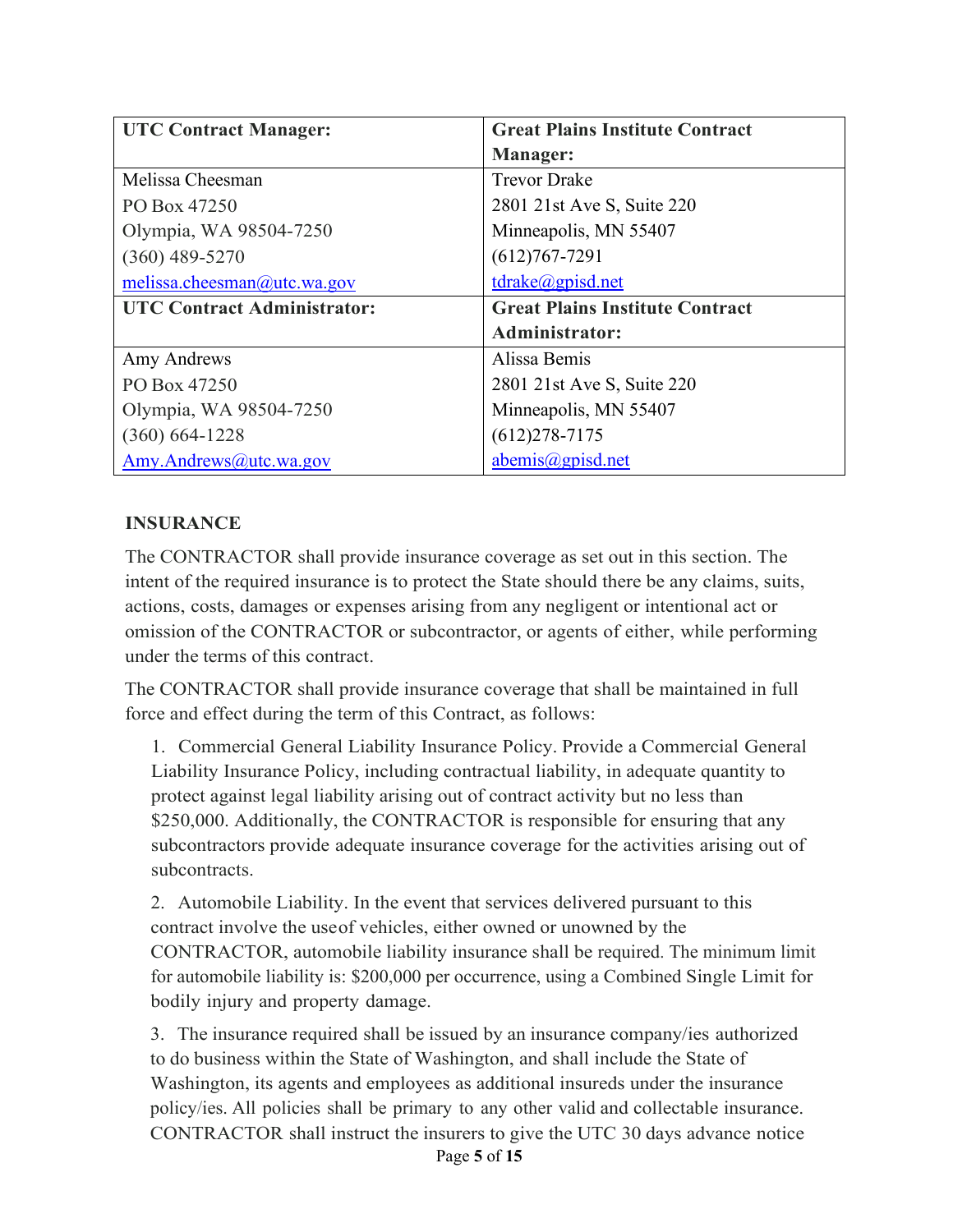of any insurance cancellation.

CONTRACTOR shall submit to the UTC within 15 days of the contract effective date, acertificate of insurance that outlines the coverage and limits defined in the *Insurance* section.

CONTRACTOR shall submit renewal certificates as appropriate during the term of the contract.

### **ASSURANCES**

UTC and the CONTRACTOR agree that all activity pursuant to this Contract will be in accordance with all the applicable current federal, state and local laws, rules, and regulations (see ExhibitA).

## **ORDER OF PRECEDENCE**

Exhibit A listed below is by this reference hereby incorporated into this contract. In the event of an inconsistency in this contract, the inconsistency shall be resolved by giving precedence in the following order:

- Applicable Federal and State of Washington statutes and regulations
- Special Terms and Conditions as contained in this basic contract instrument.
- Exhibit A General Terms and Conditions
- Any other provision, term or material incorporated herein by reference or otherwiseincorporated.

### **ENTIRE AGREEMENT**

This contract including referenced exhibits represents all the terms and conditions agreed upon by the parties. No other understandings or representations, oral or otherwise, regarding the subject matter of this contract shall be deemed to exist or to bind any of the parties hereto.

### **CONFORMANCE**

If any provision of this contract violates any statute or rule of law of the State of Washington, it is considered modified to conform to that statute or rule of law.

### **APPROVAL**

The provisions of Chapter 39.26.140 RCW require this sole source contract to be filed with and approved by the Department of Enterprise Services (DES). The effective date of this contract is either upon DES approval of the contract, the tenth  $(10<sup>th</sup>)$  working day after it is filed with DES, or as agreed between the parties, whichever is later. This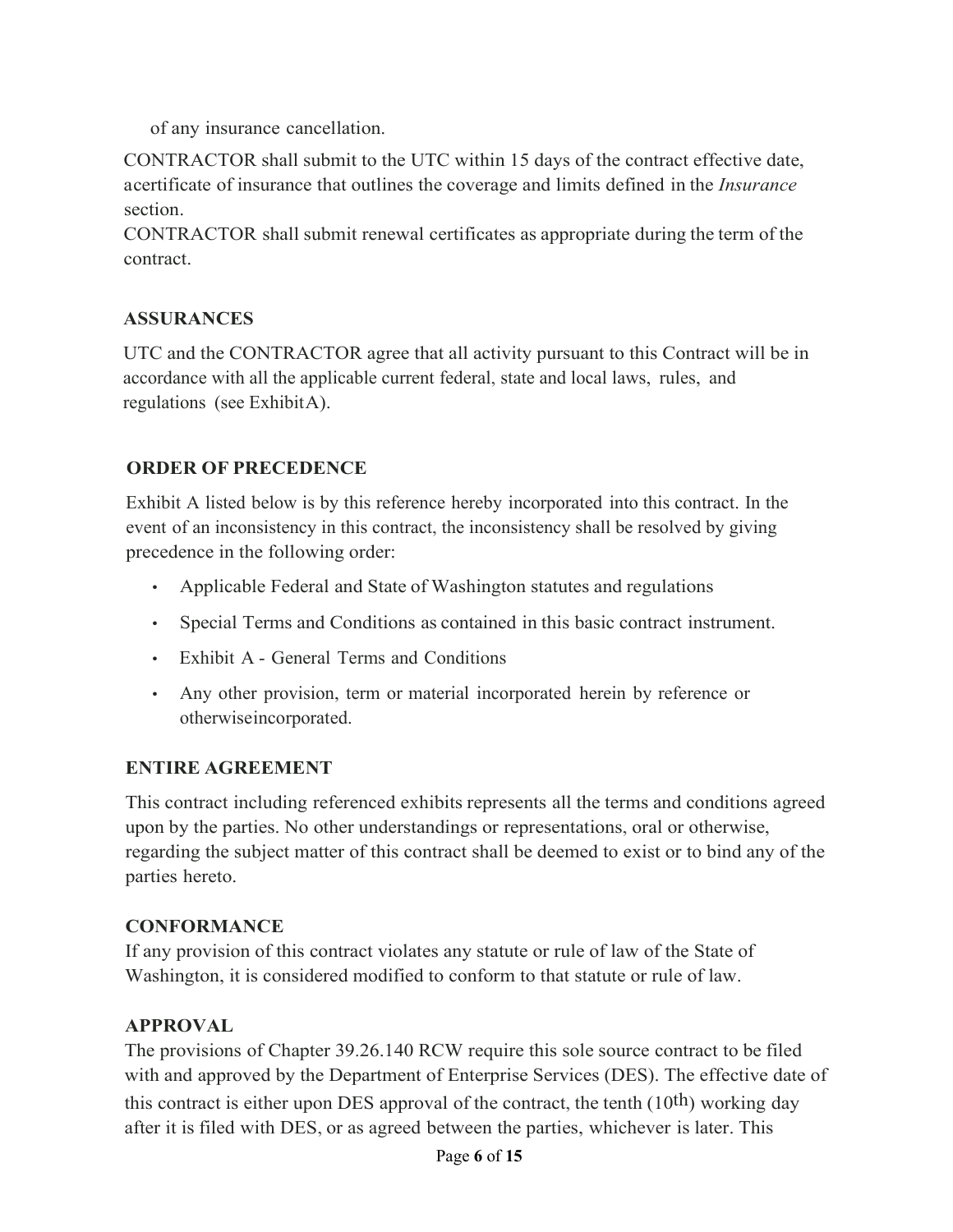contract shall be subject to the written approval of the UTC's authorized representative and shall not be binding until so approved. The contract may be altered, amended, or waived only by a written amendment executed by all parties.

THIS CONTRACT, consisting of, 7 pages and 1 exhibit (totaling 15 pages), is executed by the persons signing below who warrant that they have the authority to execute the contract.

UTILITIES AND TRANSPORTATION GREAT PLAINS INSTITUTE **COMMISSION** 

*Amanda Maxwell Rolf Nordstrom Executive Director President & CEO*

Date:\_\_\_\_\_\_\_\_\_\_\_\_\_\_\_\_\_\_\_\_ Date:\_\_\_\_\_\_\_\_\_\_\_\_\_\_\_\_\_\_\_\_\_\_\_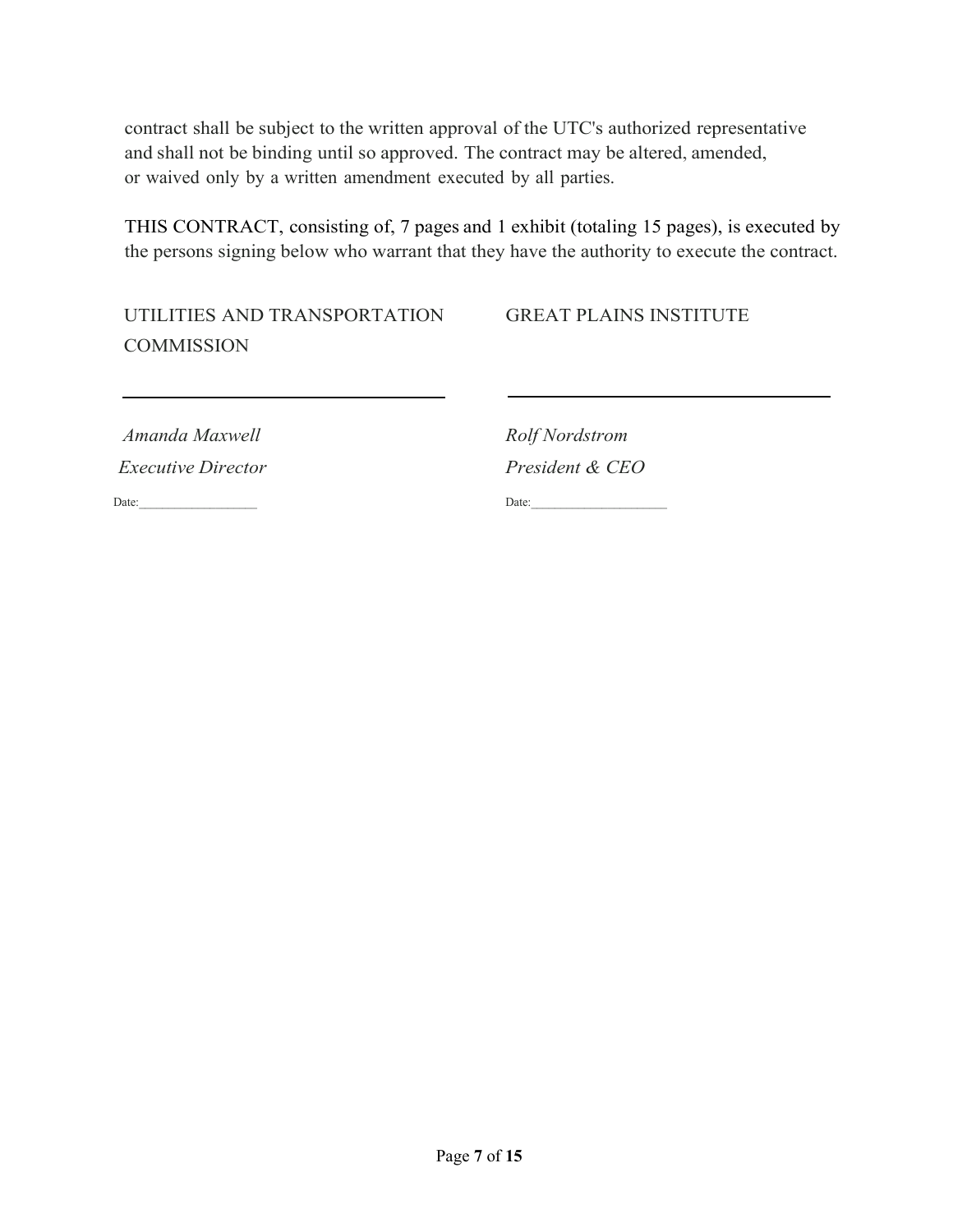# **EXHIBIT A GENERAL TERMS AND CONDITIONS**

**DEFINITIONS** - As used throughout this contract, the following terms shall have the meaning set forth below:

A. "Agency" shall mean the UTILITIES AND TRANSPORTATION COMMISSION, of the state of Washington, any division, section, office, unit or other entity of the Agency, or any of the officers or other officials lawfully representing that Agency.

B. "Agent" shall mean the Executive Director, UTILITIES AND TRANSPORTATION COMMISSION, and/or the delegate authorized in writing to act on the Executive Director's behalf.

C. "Contractor" shall mean that firm, provider, organization, individual or other entity performing service(s) under this contract, and shall include all employees of the Contractor.

D. "Subcontractor" shall mean one not in the employment of the Contractor, who is performing all or part of those services under this contract under a separate contract with the Contractor. The terms "Subcontractor" and "Subcontractors" mean Subcontractor(s) in any tier.

**ADVANCE PAYMENTS PROHIBITED** – No payments in advance of or in anticipation of goods orservices to be provided under this contract shall be made by the Agency.

**AMENDMENTS** – This contract may be amended by mutual agreement of the parties. Such amendments shall not be binding unless they are in writing and signed by personnel authorized to bind each of the parties.

**AMERICANS WITH DISABILITIES ACT {ADA) OF 1990, PUBLIC LAW 101-336,**

**also referred to as the "ADA" 28 CFR Part 35** – The Contractor must comply with the ADA, which provides comprehensive civil rights protection to individuals with disabilities in the areas of employment, publicaccommodations, state and local government services, and telecommunications.

**ASSIGNMENT** – The work to be provided under this contract, and any claim arising thereunder, is not assignable or delegable by either party in whole or in part, without the express prior written consent of theother party, which consent shall not be unreasonably withheld.

**ATTORNEYS' FEES** – In the event of litigation or other action brought to enforce contract terms, each party agrees to bear its own attorney's fees and costs.

**CONFIDENTIALITY/ SAFEGUARDING OF INFORMATION** – The Contractor shall not use or disclose any information concerning the Agency, or information which may be classified as confidential, for any purpose not directly connected with the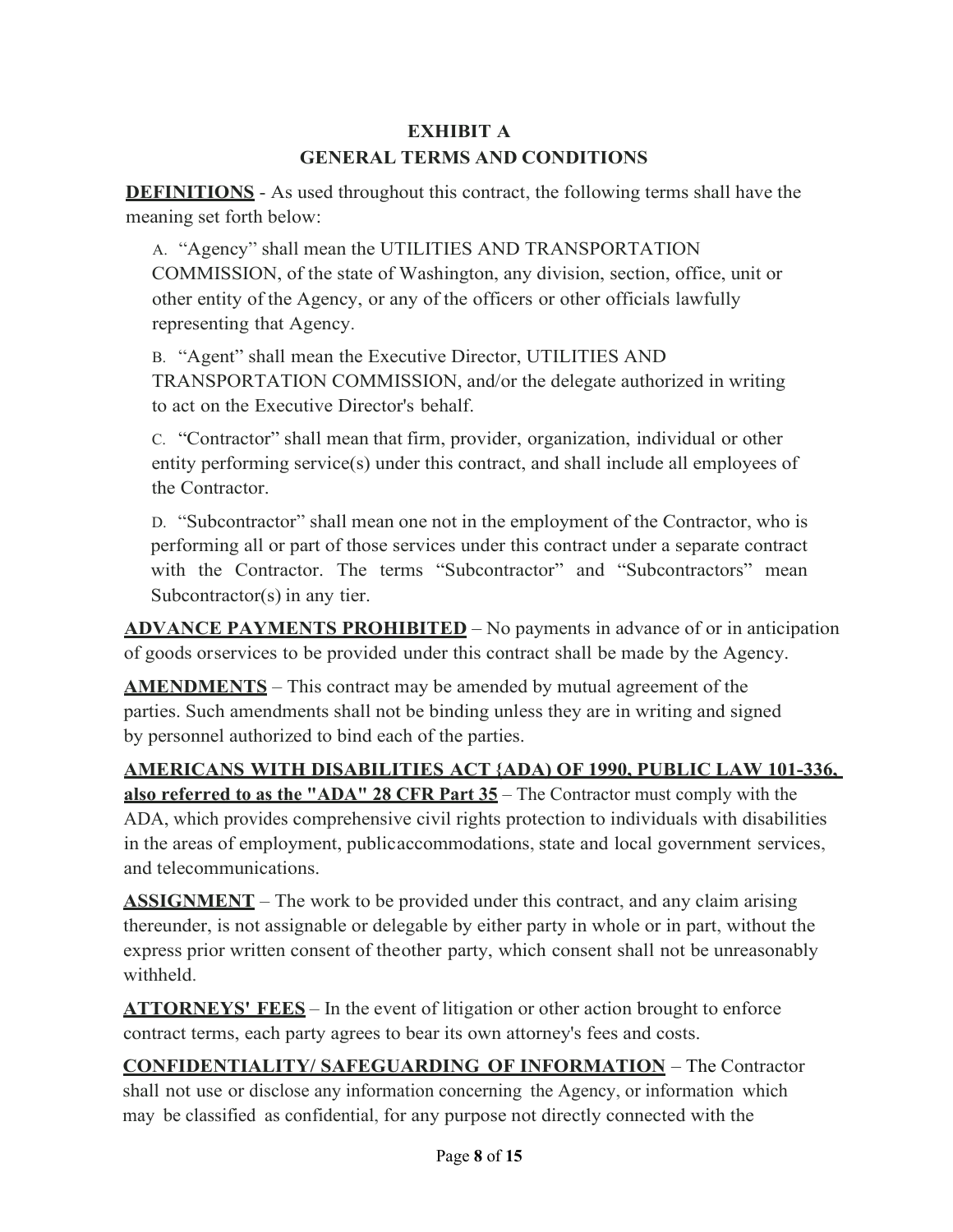administration of this contract, except with prior written consent of the Agency, or as may be required by law.

**CONFLICT OF INTEREST** – Notwithstanding any determination by the Executive Ethics Board or other tribunal, the Agency may, in its sole discretion, by written notice to the Contractor terminate this contract if it is found after due notice and examination by the Agent that there is a violation of the Ethics in Public Service Act, Chapter 42.52 RCW; or any similar statute involving the Contractor in theprocurement of, or services under this contract.

In the event this contract is terminated as provided above, the Agency shall be entitled to pursue the same remedies against the Contractor as it could pursue in the event of a breach of the contract by the Contractor. The rights and remedies of the Agency provided for in this clause shall not be exclusive and are in addition to any other rights and remedies provided by law. The existence of facts upon which the Agent makes any determination under this clause shall be an issue and may be reviewed as provided in the "Disputes" clauseof this contract.

**COVENANT AGAINST CONTINGENT FEES** – The Contractor warrants that no person or selling agent has been employed or retained to solicit or secure this contract upon an agreement or understandingfor a commission, percentage, brokerage or contingent fee, excepting bona fide employees or bona fide established agents maintained by the Contractor for the purpose of securing business. The Agency shall have the right, in the event of breach of this clause by the Contractor, to annul this contract without liability or, in its discretion, to deduct from the contract price or consideration or recover by other means the full amount of such commission, percentage, brokerage or contingent fee.

**DISPUTES** - The parties shall use their best, good faith efforts to cooperatively resolve disputes and problems that arise in connection with this Contract. Both parties will continue without delay to carry out their respective responsibilities under this contract while attempting to resolve the dispute under this section. When a genuine dispute arises between UTC and the Contractor regarding the terms of this agreement or the responsibilities imposed herein which cannot be resolved at the project management level, either party may submit a request for a dispute resolution to the Office of Contracts Management which shall oversee the following Dispute Resolution Process: UTC shall appoint a representative to a dispute panel; the Contractor shall appoint a representative to the dispute panel; UTC's and Contractor's representatives shall mutually agree on a third person to chair the dispute panel. The dispute panel shall thereafter decide the dispute with the majority prevailing.

The request for a dispute hearing must:

A party's request for a dispute resolution must:

• be in writing,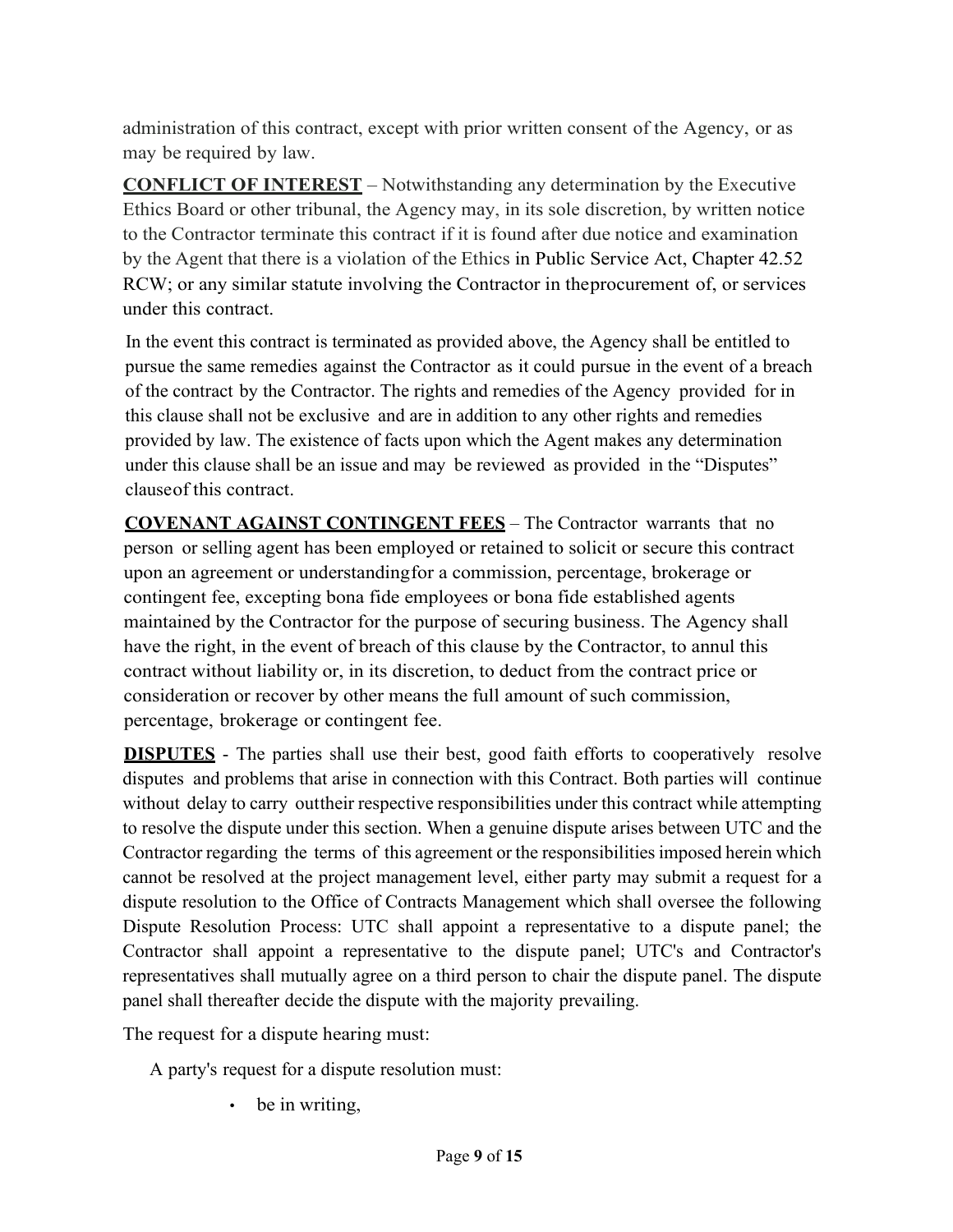- state the disputed issues,
- state the relative positions of the parties,
- state the contractor's name, address, and his/her Commission contract number,
- be mailed to the UTC, 621 Woodland Square Loop, PO Box 47250, Olympia, WA 98504-7250 within thirty (30) calendar days after the party could reasonably be expected to have knowledge of the issue that they now dispute.

This dispute resolution process constitutes the sole administrative remedy available under this contract. The parties agree that this resolution process shall precede any action in a judicial and quasi-judicial tribunal.

**GOVERNING LAW** – This contract shall be construed and interpreted in accordance with the laws of the State of Washington, and the venue of any action brought hereunder shall be in the Superior Court for Thurston County.

**INDEMNIFICATION** – Each party shall be responsible for and accept full liability for its own acts or omissions leading to the loss of or damage to any third-party. If either party becomes aware of any incidents likely to give rise to a claim under the above indemnities, it shall notify the other party immediately.

**INDEPENDENT CAPACITY OF THE CONTRACTOR** – The parties intend that an independent contractor relationship will be created by this contract. The Contractor and their employees or agents performing under this contract are not employees or agents of the Agency. The Contractor will not hold themself out as or claim to be an officer or employee of the Agency or of the State of Washington by reason hereof, nor will the Contractor make any claim of right, privilege or benefit which would accrue to such employee under law. Conduct and control of the work will be solely with the Contractor.

**INDUSTRIAL INSURANCE COVERAGE** – The Contractor shall comply with the provisions of Title 51 RCW, Industrial Insurance. Prior to performing work under this contract, the Contractor shall provide or purchase industrial insurance coverage for the Contractor's employees, as may be required of an "employer" as defined in Title 51 RCW and shall maintain full compliance with Title 51 RCW during the course of this contract. If the Contractor fails to provide industrial insurance coverage or fails to pay premiums or penalties on behalf of its employees as may be required by law, the Agency may collect from the Contractor the full amount payable to the Industrial Insurance accident fund. The Agency may deduct the amount owed by the Contractor to the accident fund from the amount payable to the Contractor by the Agency under this contract and transmit the deducted amount to the Department of Labor and Industries, Division of Insurance Services. This provision does not waive any of Labor & Industries' rights to collect from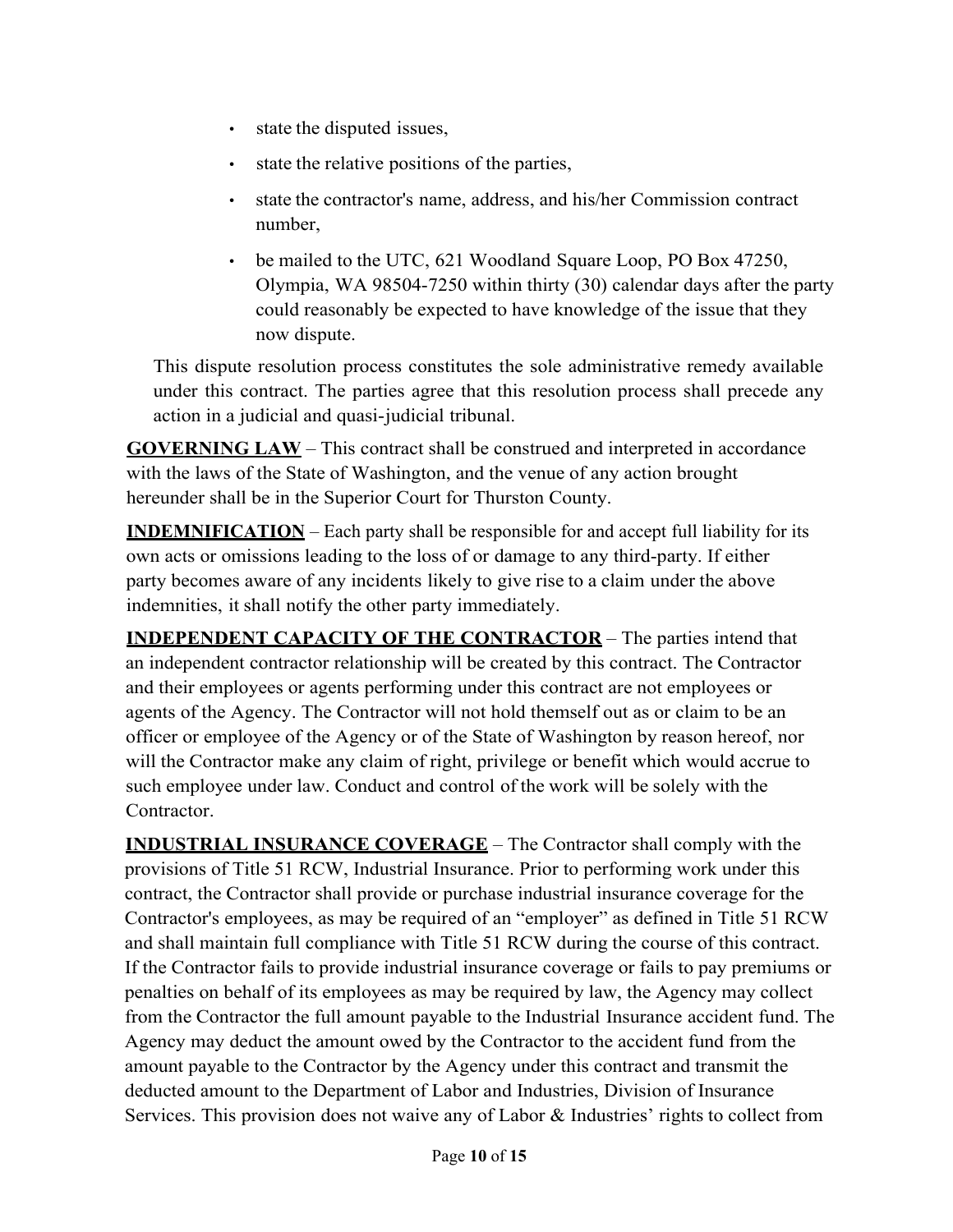the Contractor.

Industrial insurance coverage through the Department of Labor & Industries is optional for sole proprietors, partners, corporate officers and others, per RCW 51.12.020.

**LICENSING, ACCREDITATION AND REGISTRATION** – The Contractor shall comply with allapplicable local, state, and federal licensing, accreditation and registration requirements/standards, necessary for the performance of this contract.

**LIMITATION OF AUTHORITY** – Only the Agent or Agent's delegate by writing (delegation to be made prior to action) shall have the express, implied, or apparent authority to alter, amend, modify, or waive any clause or condition of this contract. Furthermore, any alteration, amendment, modification, orwaiver or any clause or condition of this contract is not effective or binding unless made in writing and signed by the Agent.

**NONCOMPLIANCE WITH NONDISCRIMINATION LAWS** – In the event of the Contractor's noncompliance or refusal to comply with any nondiscrimination law, regulation, or policy, this contractmay be rescinded, canceled or terminated in whole or in part, and the Contractor may be declared ineligible for further contracts with the Agency. The Contractor shall, however, be given a reasonable time in which to cure this noncompliance. Any dispute may be resolved in accordance with the "Disputes" procedure set forth herein.

**NONDISCRIMINATION** – During the performance of this contract, the Contractor shall comply with all federal and state nondiscrimination laws, regulations, and policies.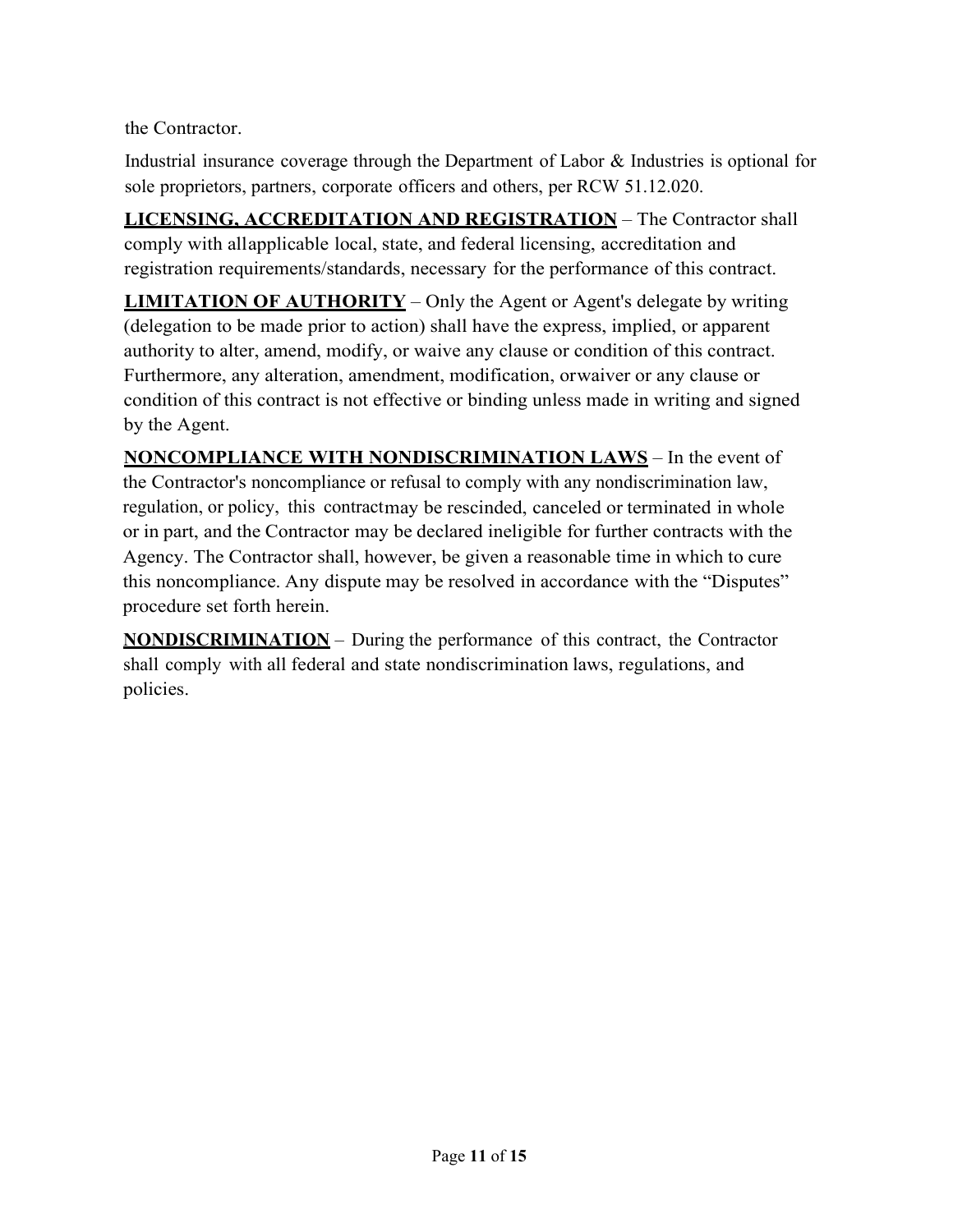**PRIVACY** – Personal information collected, used or acquired in connection with this contract shall be used solely for the purposes of this contract. Contractor and its subcontractors agree not to release, divulge, publish, transfer, sell or otherwise make known to unauthorized persons personal information without the express written consent of the Agency or as provided by law. Contractor agrees to implement physical, electronic and managerial safeguards to prevent unauthorized access to personal information.

The Agency reserves the right to monitor, audit, or investigate the use of personal information collected, used, or acquired by the contractor through this contract. Any breach of this provision may result in termination of the contract and the demand for return of all personal information. The Contractor agrees to indemnify and hold harmless the Agency for any damages related to the Contractor's unauthorized useof personal information.

**PUBLICITY** – The Contractor agrees to submit to the Agency all advertising and publicity matters relating to this Contract that, in the Agency's judgment, "Agency" name can be implied or is specifically mentioned. The Contractor agrees not to publish or use such advertising and publicity matters without the prior written consent of the Agency.

**RECORDS MAINTENANCE** – The Contractor shall maintain complete financial records relating to this contract and the services rendered including all books, records, documents, magnetic media, receipts, invoices and other evidence relating to this contract and performance of the services described herein, including but not limited to, accounting procedures and practices which sufficiently and properly reflect all direct and indirect costs of any nature expended in the performance of this contract. Contractor shall retain such records for a period of two years following the date of final payment. At no additional cost, these records including materials generated under the contract shall be subject at all reasonable times to inspection, review, or audit by the Agency, the Office of the State Auditor, and federal and state officials so authorized by law, rule, regulation, or agreement.

If any litigation, claim, or audit is started before the expiration of the two (2) year period, the records shall be retained until all litigation, claims, or audit findings involving the records have been resolved.

**REGISTRATION WITH DEPARTMENT OF REVENUE** – The Contractor shall complete registration with the Washington State Department of Revenue and be responsible for payment of all taxes due on payments made under this contract.

**RIGHT OF INSPECTION** – The Contractor shall provide right of access to its facilities to the Agency, or any of its officers, or to any other authorized agent or official of the state of Washington or the federal government, at all reasonable times, in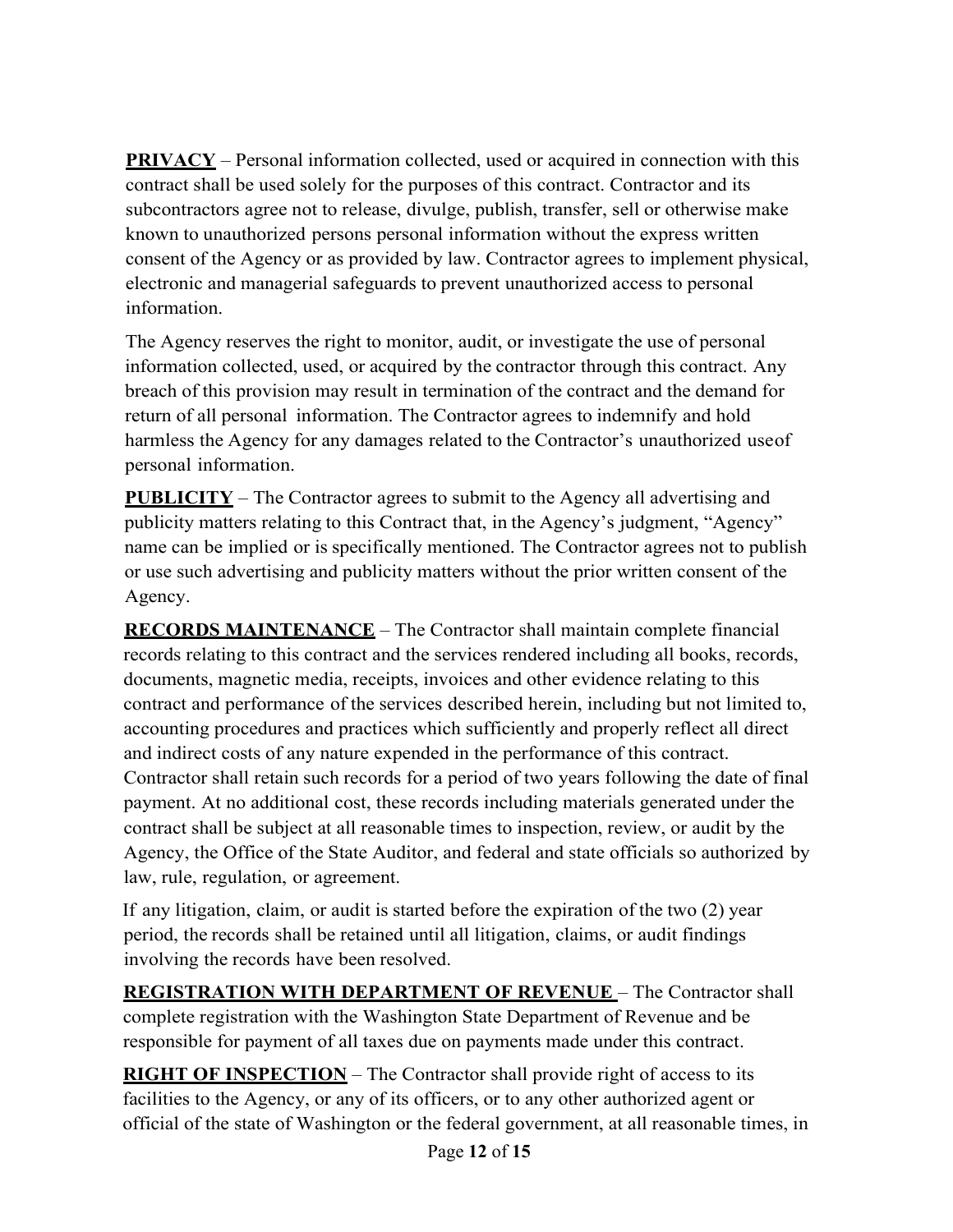order to monitor and evaluate performance, compliance, and/or quality assurance under this contract.

**SAVINGS** – In the event funding from state, federal, or other sources is withdrawn, reduced, or limited in any way after the effective date of this contract and prior to normal completion, the Agency may terminate the contract under the "Termination for Convenience" clause, without the ten-day notice requirement, subject to renegotiation at the Agency's discretion under those new funding limitations and conditions.

**SEVERABILITY** – The provisions of this contract are intended to be severable. If any term or provision is illegal or invalid for any reason whatsoever, such illegality or invalidity shall not affect the validity of the remainder of the contract.

**SITE SECURITY** – While on Agency premises, Contractor, its agents, employees, or subcontractors shall conform in all respects with physical, fire or other security regulations.

**SUBCONTRACTING** – Neither the Contractor nor any Subcontractor shall enter into subcontracts for any of the work contemplated under this contract without obtaining prior written approval of the Agency.

**TAXES –** All payments accrued on account of payroll taxes, unemployment contributions, any other taxes, insurance or other expenses for the Contractor or its staff shall be the sole responsibility of the Contractor.

**TERMINATION FOR CAUSE –** In the event the Agency determines the Contractor has failed to comply with the conditions of this contract in a timely manner, the Agency has the right to suspend or terminate this Contract. This Agency shall notify the Contractor in writing of the need to take corrective action. If corrective action is not taken within 3 days, the contract may be terminated. The Agency reserves the right to suspend all or part of the contract, withhold further payments, or prohibit the Contractor from incurring additional obligations of funds during investigation of the alleged compliance breach and pending corrective action by the Contractor or a decision by the Agency to terminate the contract.

In the event of termination, the Contractor shall be liable for damages as authorized by law including, but not limited to, any cost difference between the original contract and the replacement or cover contract and all administrative costs directly related to the replacement contract, e.g., cost of the competitive bidding, mailing, advertising, and staff time. The termination shall be deemed to be a "Termination for Convenience" if it is determined that the Contractor: (1) was not in default, or (2) failure to perform was outside of their control, fault or negligence. The rights and remedies of the Agency provided in this contract are not exclusive and are in addition to any other rights and remedies provided by law.

**TERMINATION FOR CONVENIENCE** – Except as otherwise provided in this contract,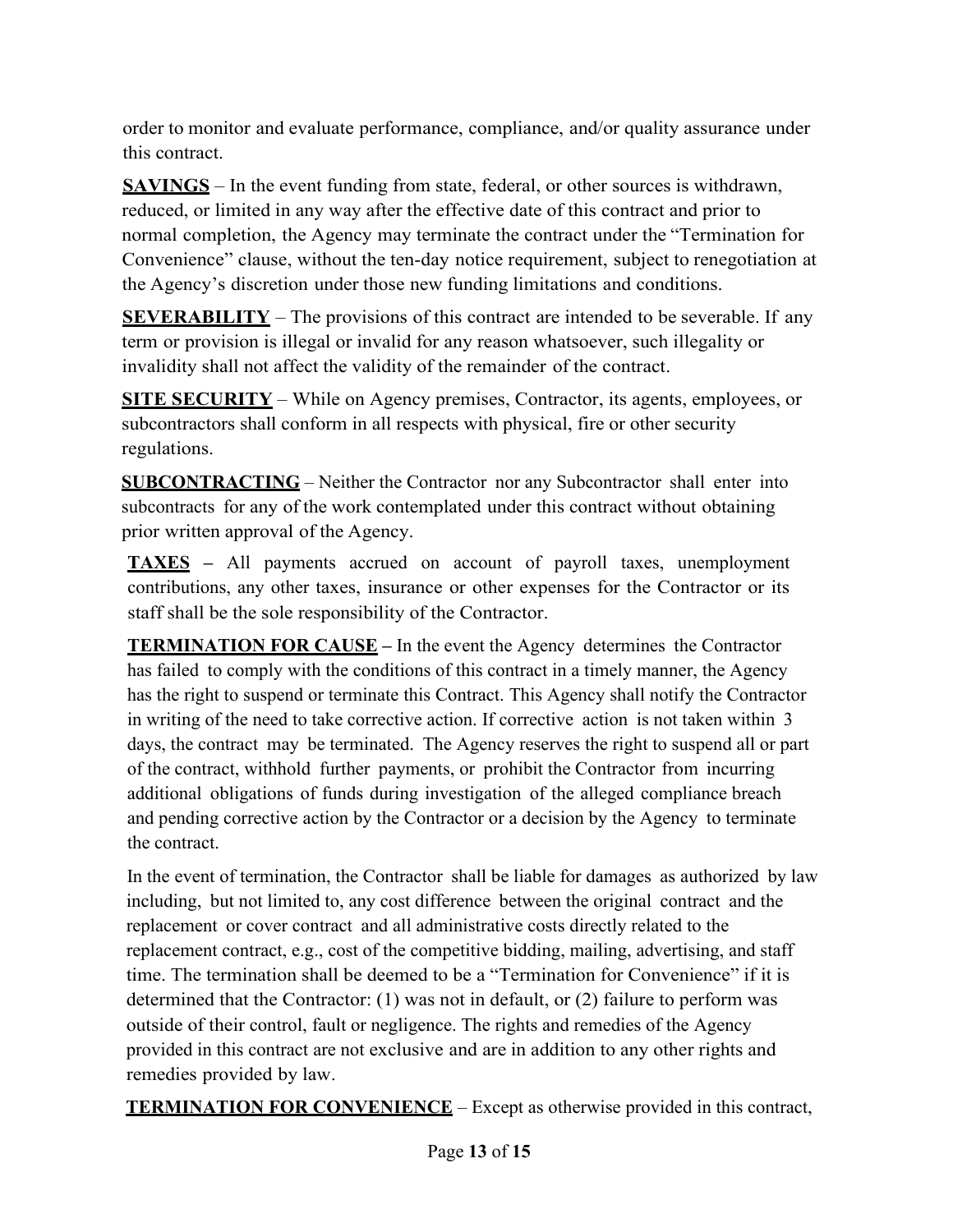the Agency may, by 10 days written notice, beginning on the second day after the mailing, terminate this contract, inwhole or in part. If this contract is so terminated, the Agency shall be liable only for payment required under the terms of this contract for services rendered or goods delivered prior to the effective, date of termination.

**TERMINATION PROCEDURES** – Upon termination of this contract, the Agency, in addition to any other rights provided in this contract, may require the Contractor to deliver to the Agency any property specifically produced or acquired for the performance of such part of this contract as has been terminated. The provisions of the "Treatment of Assets" clause shall apply in such property transfer.

The Agency shall pay to the Contractor the agreed upon price, if separately stated, for completed workand services accepted by the Agency, and the amount agreed upon by the Contractor and the Agency for (i) completed work and services for which no separate price is stated, (ii) partially completed work and services, (iii) other property or services which are accepted by the Agency, and (iv) the protection and preservation of property, unless the termination is for default, in which case the Agency shall determine the extent of the liability of the Agency. Failure to agree with such determination shall be a dispute within the meaning of the "Disputes" clause of this contract. The Agency may withhold from any amounts due the Contractor such sum as the Agency determines to be necessary to protect the Agency against potential loss or liability.

The rights and remedies of the Agency provided in this section shall not be exclusive and are in addition to any other rights and remedies provided by law or under this contract.

After receipt of a notice of termination, and except as otherwise directed by the Agent, the Contractor shall:

1. Stop work under the contract on the date, and to the extent specified, in the notice;

2. Place no further orders or subcontracts for materials, services, or facilities except as may be necessary for completion of such portion of the work under the contract that is not terminated;

3. Assign to the Agency, in the manner, at the times, and to the extent directed by the Agent, all ofthe rights, title, and interest of the Contractor under the orders and subcontracts so terminated, in which case the Agency has the right, at its discretion, to settle or pay any or all claims arising out ofthe termination of such orders and subcontracts.

4. Settle all outstanding liabilities and all claims arising out of such termination of orders and subcontracts, with the approval or ratification of the Agency to the extent Agency may require, which approval or ratification shall be final for all the purposes of this clause;